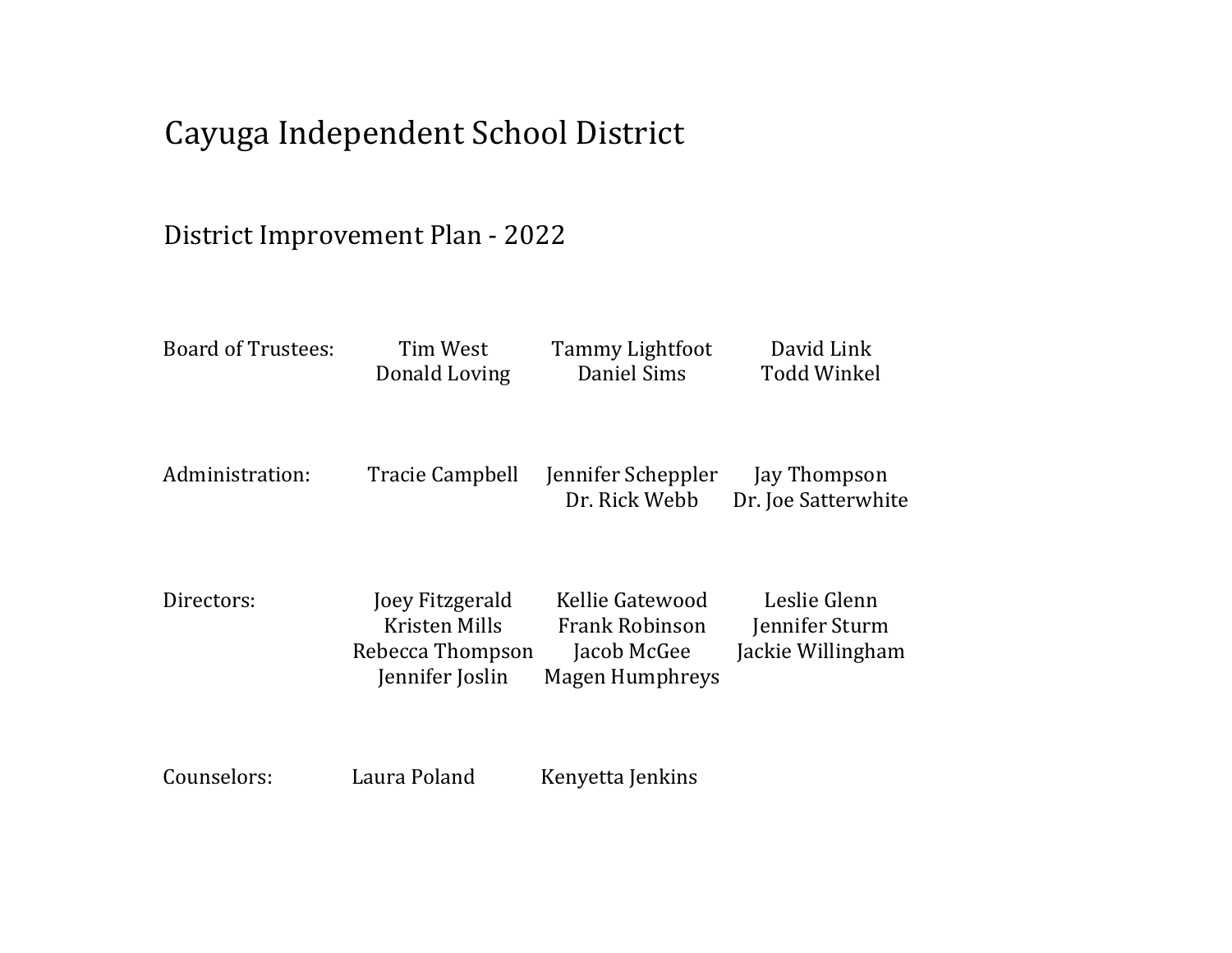# **District Goal:**

Cayuga Independent School District will meet or exceed the student achievement standards in all areas that determine the district's ratings in the state and federal accountability systems.

# **Objective #1:**

Provide an **effective instructional program** by offering our students an innovative curriculum that is aligned with the Texas Essential Knowledge and Skills (TEKS)

| 1. Provide support for    | 2. Offer and support     | 3. Provide the needed      | 4. Identify and support | 5. Continue to offer ESL    |
|---------------------------|--------------------------|----------------------------|-------------------------|-----------------------------|
| faculty efforts aimed at  | opportunities for        | resources (funding, staff, | ways to recruit,        | instruction for limited     |
| aligning the district's   | students to take         | scheduling, materials)     | hire and retain         | English proficient          |
| curriculum with the       | and complete dual        | for continued improve-     | competent and qualified | students                    |
| state assessment          | credit coursework        | ments in the district's    | faculty members         |                             |
| system, STAAR             |                          | CTE program                |                         |                             |
|                           |                          |                            |                         |                             |
|                           |                          |                            |                         |                             |
| 6. Support the district's | 7. Promote student       | 8. Utilize training and    | 9. To promote student   | 10. Update the district's   |
| <b>Special Education</b>  | achievement by providing | instructional services     | achievement, maintain   | instructional technology    |
| program by maintaining    | remediation and credit   | provided by the Region     | low student: teacher    | equipment based on staff    |
| appropriate staffing,     | recovery opportunties    | VII ESC                    | ratios, especially in   | input and the necessity for |
| instructional materials   |                          |                            | core academic subjects  | our students to become      |
| and needed facilities     |                          |                            |                         | more competent in the       |
|                           |                          |                            |                         | use of technology           |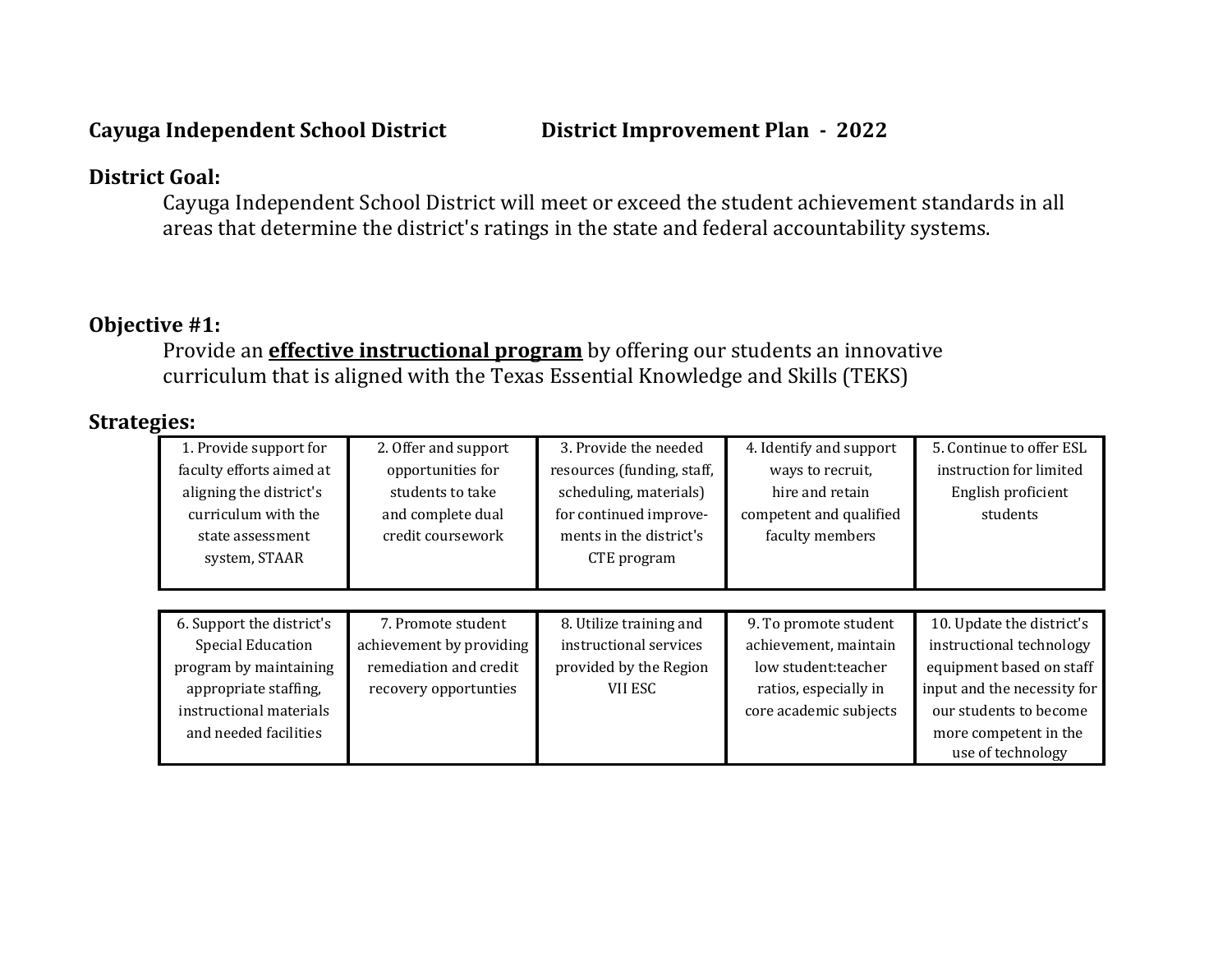# **District Goal:**

Cayuga Independent School District will meet or exceed the student achievement standards in all areas that determine the district's ratings in the state and federal accountability systems.

# **Objective #2:**

**Strengthen relationships** with our students, their parents and community members that maintain a learner-centered, informed and involved community

| 1. Effective use of the   | 2. Utilize the website to  | 3. Frequently update the | 4. Offer parental access | 5. Host a Parent Meeting     |
|---------------------------|----------------------------|--------------------------|--------------------------|------------------------------|
| district's website and    | post district policies and | district's electronic    | to an on-line grade      | to allow for input on        |
| social media (Facebook)   | procedures: employee       | message board to inform  | book for monitoring of   | <b>ESSA-related programs</b> |
| to inform parents and     | and student handbooks,     | community members of     | student performance      | and staff training           |
| community members of      | policy manual, ESSA        | school events and        |                          |                              |
| student activities and    | related notices, etc.      | activities               |                          |                              |
| school events             |                            |                          |                          |                              |
|                           |                            |                          |                          |                              |
| 6. Hold public hearings   | 7. Provide transition      | 8. Use the district's    | 9. Inform local media of | 10. Recognize school         |
| to inform community       | activities for students as | phone messaging system   | school happenings and    | employees for their          |
| members of the district's | they are promoted from     | to deliver important     | student accomplishments  | accomplishments and          |
| standing and performance  | elementary to middle       | notices to students,     | for notification and     | contributions to the         |
| on state and federal      | school and as they         | parents and staff        | publication to parents,  | district and its students    |
| accountability standards  | advance to high school     | members                  | community members        |                              |
|                           |                            |                          |                          |                              |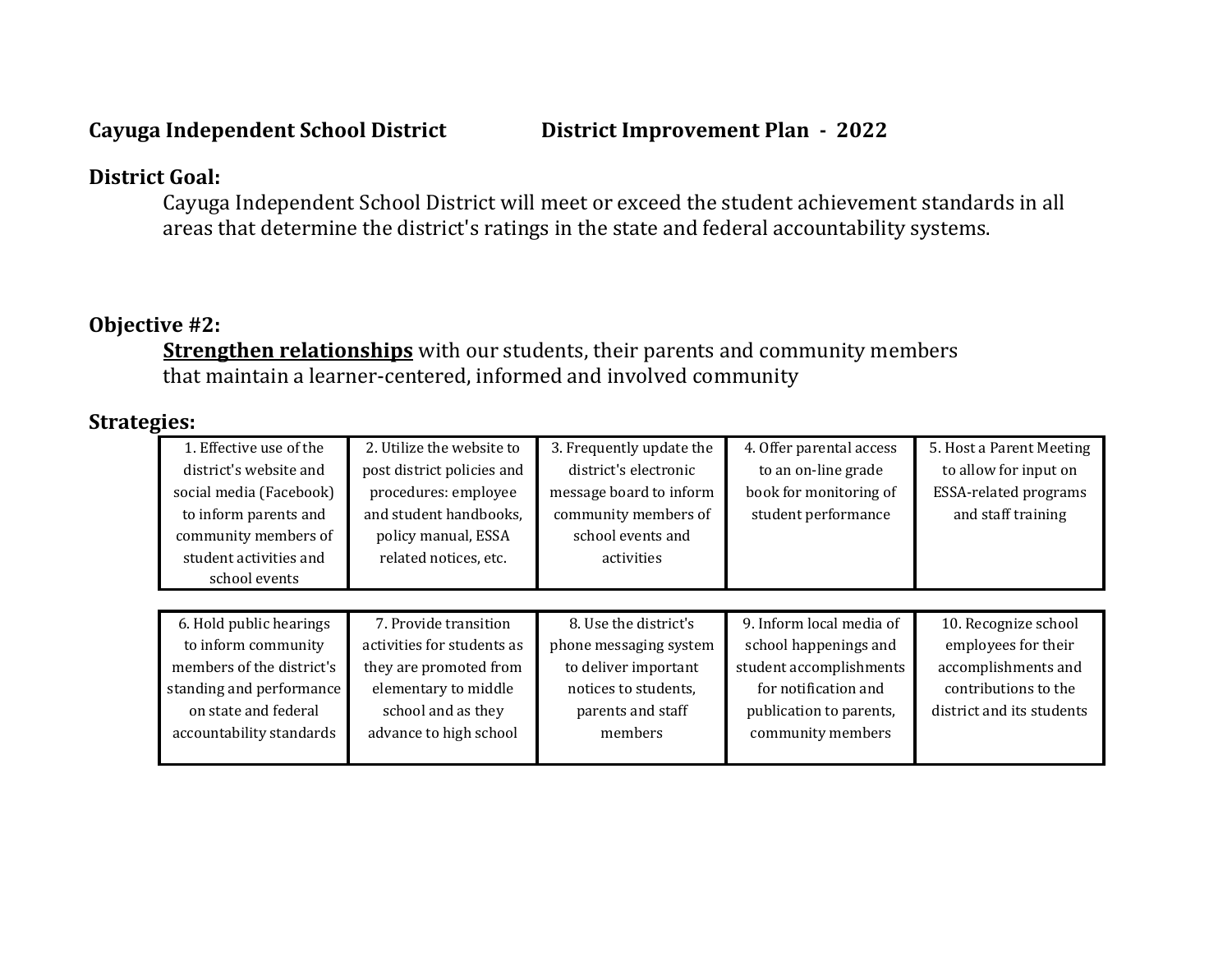### **District Goal:**

Cayuga Independent School District will meet or exceed the student achievement standards in all areas that determine the district's ratings in the state and federal accountability systems.

### **Objective #3:**

Provide innovative and comprehensive **staff development** that will enable CISD educators to accomplish the District's instructional goals and objectives

| 1. Training for teachers  | 2. Conduct technology     | 3. Offer professional    | 4. Offer training needed | 5. Provide mentoring        |
|---------------------------|---------------------------|--------------------------|--------------------------|-----------------------------|
| in the TEKS and           | proficiency surveys for   | development and support  | for paraprofessionals    | program for new staff       |
| STAAR / EOC assess-       | all faculty members       | that, when/if needed,    | to achieve "highly       | members                     |
| ments in their            | and use results to        | prepares and enables the | qualified" status        |                             |
| respective subjects and   | provide relevant training | faculty to offer remote  |                          |                             |
| grade levels              |                           | instruction              |                          |                             |
|                           |                           |                          |                          |                             |
|                           |                           |                          |                          |                             |
| 6. CPR and AED            | 7. Attendance of state    | 8. Attendance of state   | 9. Administrator         | 10. Board member            |
| training will be provided | conventions by CTE        | conventions by           | training in school       | training in topics          |
| to appropriate staff      | teachers, band and        | principals and           | leadership topics,       | related to trustees'        |
| members                   | technology directors      | counselors               | especially about         | responsibilities and duties |
|                           |                           |                          | issues that impact       |                             |
|                           |                           |                          | student achievement      |                             |
|                           |                           |                          |                          |                             |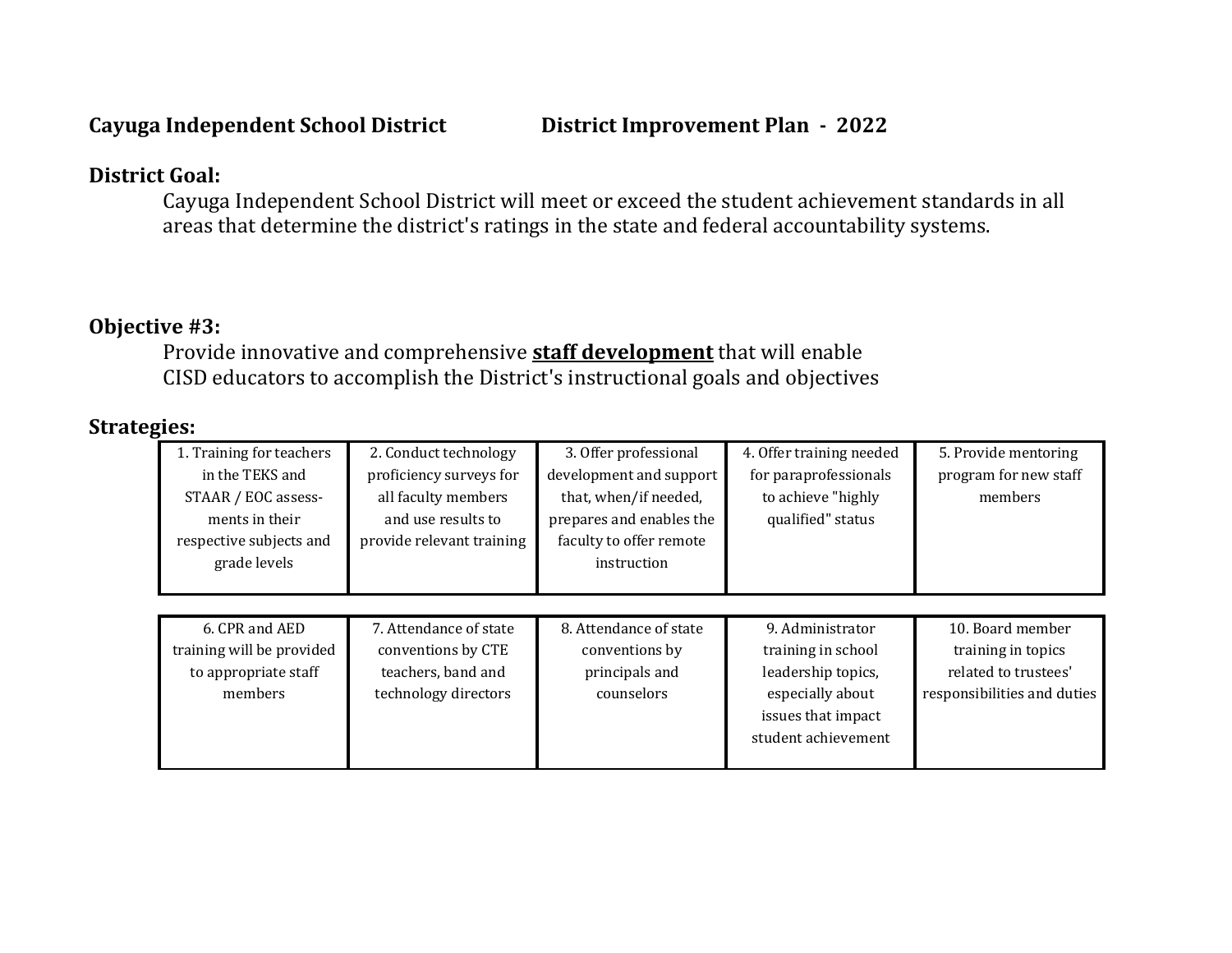### **District Goal:**

Cayuga Independent School District will meet or exceed the student achievement standards in all areas that determine the district's ratings in the state and federal accountability systems.

# **Objective #4:**

Maintain a **safe and positive school climate** for the district's students and employees

| 1. Faculty, administration | 2. Make improvements     | 3. Perform school safety | 4. Inform and prepare      | 5. Continue efforts        |
|----------------------------|--------------------------|--------------------------|----------------------------|----------------------------|
| and Board                  | to the school's          | audit and update         | students, faculty for      | aimed at preventing        |
| identification of          | facilities based on      | the district's           | emergency drills;          | and minimizing             |
| needed facility            | the needs identified     | emergency operations     | schedule and               | drug use and bullying      |
| improvements               | by the community,        | procedures               | appropriately perform      |                            |
|                            | faculty and              |                          | emergency drills           |                            |
|                            | <b>Board of Trustees</b> |                          |                            |                            |
|                            |                          |                          |                            |                            |
| 6. Provide supplies,       | 7. Update and enforce    | 8. Identify and address  | 9. Interior (flooring,     | 10. Staff transportation   |
| equipment and personnel    | student code of conduct; | safety concerns          | paint, HVAC, etc.) and     | department with qualified, |
| to reasonably identify     | consistently monitor     | such as bus loading      | exterior (roofing, paving, | proficient drivers and     |
| and respond to student     | student compliance with  | and traffic flow         | etc.) improvements to      | maintain a reliable,       |
| and faculty health issues  | the code's standards     |                          | the district's buildings   | fleet of school vehicles   |
|                            |                          |                          | and grounds                |                            |
|                            |                          |                          |                            |                            |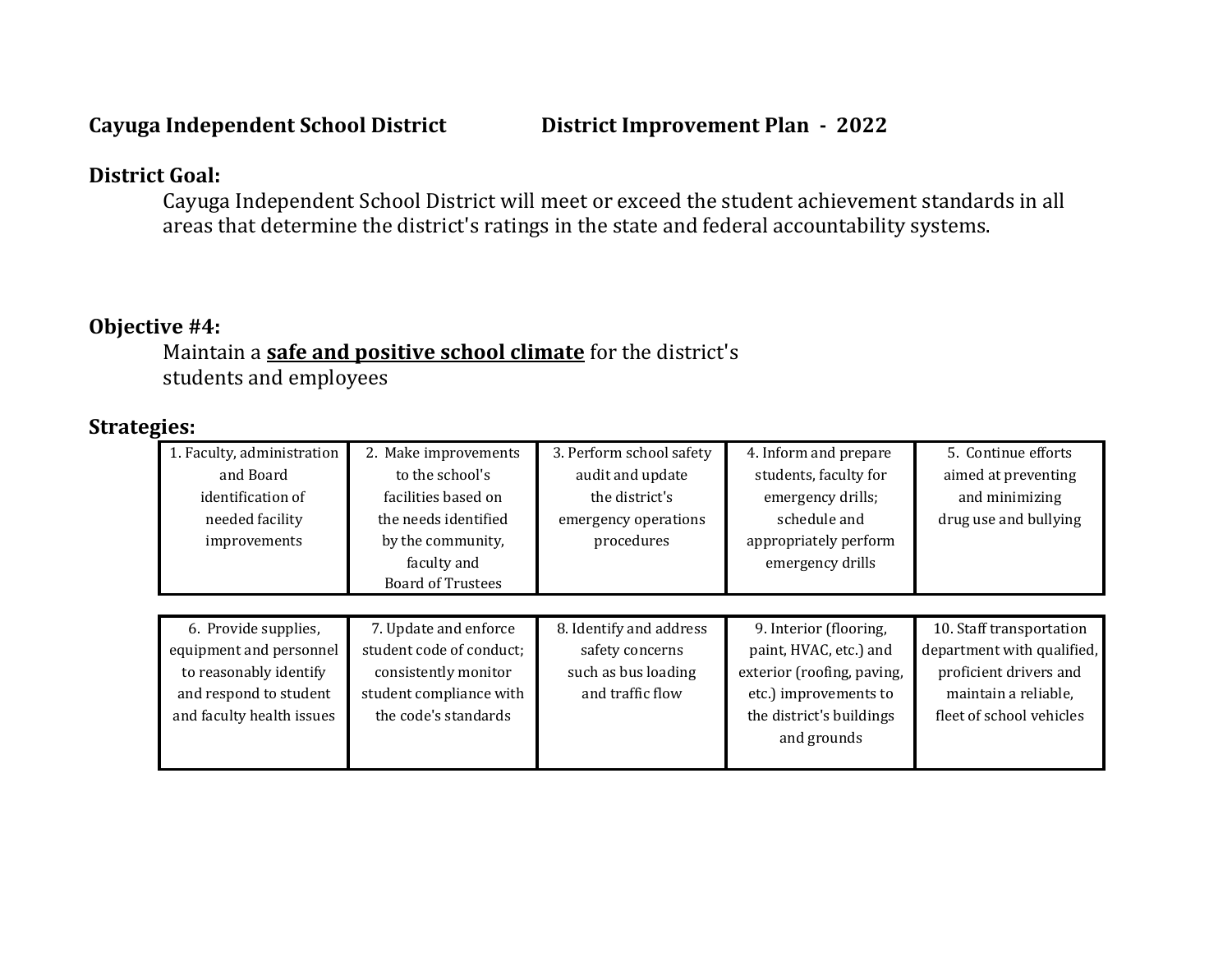#### **Special Program Funding Allotments & Related Initiatives**

**Special Education** \$919,272 *Maintain appropriate staffing, supplies and services for the district's Special Education programs, including its Life Skills class*

#### **Career & Technology Education \$599,904**

*Provide CTE courses that are related to the career interests of the district's students and support the state's goals regarding College, Career and Military Readiness, including industry certification*

#### **Gifted / Talented \$10,763**

*Continue to provide appropriate instructional programs for students identified as "Gifted / Talented"*

#### **State Compensatory Education \$330,715**

*Maintain the district's own Disciplinary Alternative Education Placement class with degreed and certified teacher(s) Offer credit recovery programs, tutorials, remediation and accelerated instruction for students identified as "at risk"*

#### **ESL / Bilingual \$755**

*Continue to employ a degreed and certified teacher who is fluent in Spanish to provide individual and/or small group instruction to ESL students*

| Title I, Part A                                                                                                         | \$121,682 |
|-------------------------------------------------------------------------------------------------------------------------|-----------|
| Title II, Part A                                                                                                        | \$19,455  |
| Use Title funds to maintain student:teacher ratios in elementary classes (Grades K-5) that are significantly lower than |           |
| the state prescribed ratio of 22:1                                                                                      |           |

#### **Title IV, Part A \$10,000**

*Projects aimed at providing a "well rounded" education for the district's students, including fine arts and CTE instruction*